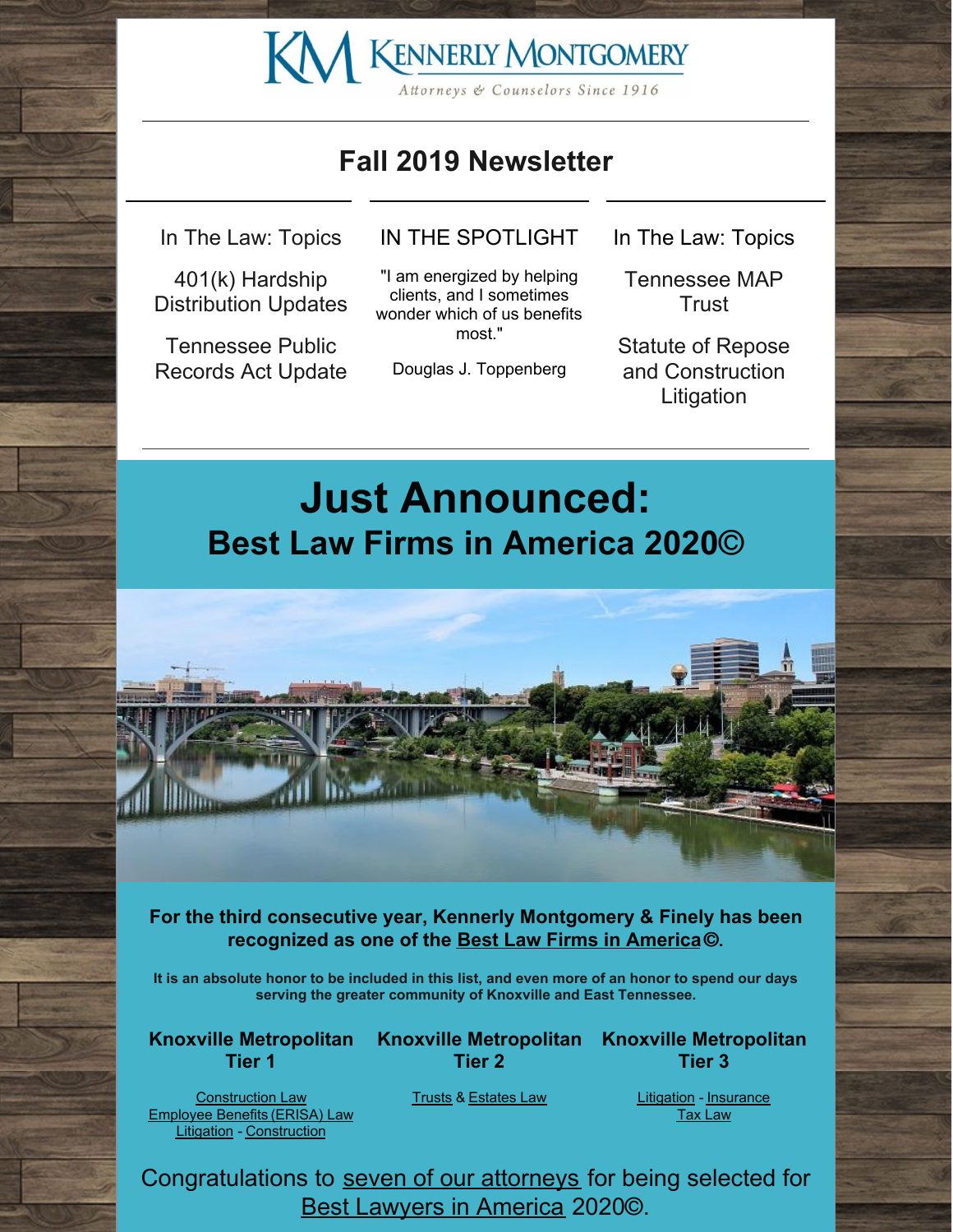

### **Marshall [Peterson](http://www.kmfpc.com/attorneys/marshall_h_peterson.aspx) Twenty-Fifth Year**

**[William](http://www.kmfpc.com/attorneys/bill_mason.aspx) E. Mason, IV Twelfth Year**

**[Employee](http://www.kmfpc.com/practice_areas/pension_and_employee_benefits.aspx) Benefits (ERISA) Law [Litigation](http://www.kmfpc.com/practice_areas/erisa_law.aspx) - ERISA**

> **Kevin C. [Stevens](http://www.kmfpc.com/attorneys/kevin_c_stevens.aspx) First Year**

**[Construction](http://www.kmfpc.com/practice_areas/construction_law.aspx) Law**

**Jack M. [Tallent,](http://www.kmfpc.com/attorneys/jack_m_tallent_ii.aspx) II Thirteenth Year**

**[Litigation](http://www.kmfpc.com/practice_areas/civil_litigation_and_appeals.aspx) - [Construction](http://www.kmfpc.com/practice_areas/construction_law.aspx)**

**[James](http://www.kmfpc.com/attorneys/james_n_gore_jr.aspx) N. Gore, Jr. Third Year**

**Douglas J. [Toppenberg](http://www.kmfpc.com/attorneys/douglas_j_toppenberg.aspx) Fifth Year**

**Tax [Law](http://www.kmfpc.com/practice_areas/taxation.aspx) [Trusts](http://www.kmfpc.com/practice_areas/probate_and_estate_administration.aspx) & [Estates](http://www.kmfpc.com/practice_areas/estate_planning.aspx)**

**[Litigation](http://www.kmfpc.com/practice_areas/civil_litigation_and_appeals.aspx) - [Insurance](http://www.kmfpc.com/practice_areas/insurance_law.aspx)**

**Family Law**

**[Robert](http://www.kmfpc.com/attorneys/robert_h_green.aspx) H. Green Thirteenth Year**

**[Construction](http://www.kmfpc.com/practice_areas/construction_law.aspx) Law [Litigation](http://www.kmfpc.com/practice_areas/civil_litigation_and_appeals.aspx) - [Construction](http://www.kmfpc.com/practice_areas/construction_law.aspx)**



# **Elijah C. Lovingfoss, Esq.**

We would like to publicly welcome our newest associate, Elijah C. [Lovingfoss](http://www.kmfpc.com/attorneys/elijah_c_lovingfoss.aspx), who was admitted to the Bar on October 18, 2019.

Eli will be working alongside our Civil Litigation, [Construction,](http://www.kmfpc.com/practice_areas/civil_litigation_and_appeals.aspx) and Real [Estate](http://www.kmfpc.com/practice_areas/real_estate_law.aspx) law groups.

# **The IRS Updated 401(k) Hardship Regulations Here's What You Need to Know by [Ashley](http://www.kmfpc.com/attorneys/ashley_n_trotto.aspx) N. Trotto, Esq.**

The Internal Revenue Service and Treasury Department have published final regulations on 401(k) hardship distributions. Following a ten-month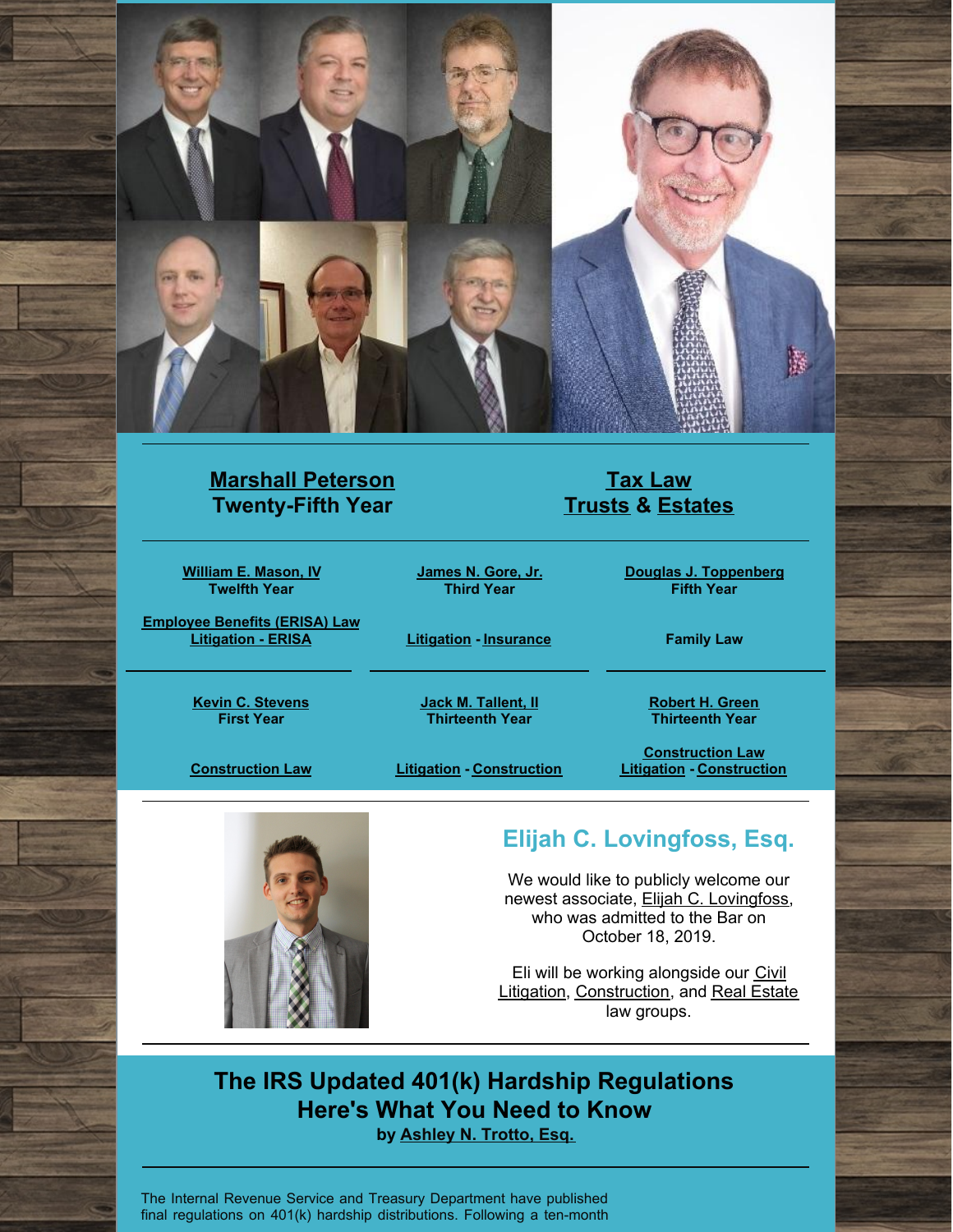vetting process, the proposed regulations—published November 14, 2018 —were lightly modified before publication on September 23, 2019.

The substantive changes to the hardship distribution rules can be summarized as follows:

- The previously required six-month suspension on plan contributions following a participant's receipt of a hardship distribution has been **eliminated**.
- The cumbersome facts and circumstances test for determining whether a requested hardship distribution is necessary to satisfy an immediate and heavy financial need was **replaced** with the following generally applicable 3-prong standard:
	- The employee has obtained all other currently available distributions from plans maintained by the employer;



- The employee has represented that they have insufficient cash or other liquid assets reasonably available to satisfy the need; and
- The plan administrator does not have actual knowledge that is contrary to the employee's representation.
- Hardship distributions are now permitted from elective contributions, QNECs, QMACs, and earnings on those amounts, regardless of when contributed or earned.
- The previous requirement that Participants must take any available plan loans prior to requesting a hardship distribution has been **eliminated**.
- The safe harbor list of expenses for which distributions are deemed to be made on account of an immediate and heavy financial need was amended to:
	- Add the primary beneficiary under the plan as an individual for whom qualifying medical, education, and funeral expenses may be incurred;
	- Clarify that expenses for the repair of damage to the employee's principal residence that would qualify for a casualty deduction is **not** limited by Code §165(h)(5) (restricting the casualty deduction to Federally declared disasters); and
	- Add a new type of expense to the list, relating to expenses (including loss of income) incurred as a result of certain FEMA-declared disasters.

There are many nuances in the final regulations, including effective dates and amendment deadlines, that are not covered in this summary. Please note: the final regulations also affect hardship distributions from 403(b) plans. Call us at **(865) 546-7311** with any questions you may have or to request our assistance with the adoption of a plan-specific amendment.

# **The Complexities of the Statute of Repose in Construction and Related Litigation**

**by Jack M. [Tallent,](http://www.kmfpc.com/attorneys/jack_m_tallent_ii.aspx) II, Esq. and Elijah C. [Lovingfoss,](http://www.kmfpc.com/attorneys/elijah_c_lovingfoss.aspx) Esq.**

Perhaps one of the most critical issues to parties involved in—or threatened with—construction litigation is timing. As a plaintiff, failure to bring your claim within the required time limit can bar your claim. As a defendant, a plaintiff's failure to timely bring a claim can protect you from a claim. In either case, knowing when a claim must be brought is an important aspect of construction defect litigation. This is particularly true, and complicated, when applying the statute of repose to construction defect claims. The statute of repose acts as both a bitter end to a plaintiff's lawsuit before it begins and a shield for defendants against unlimited exposure to claims.



Tennessee Code Annotated (TCA) § 28-3-202 provides that a suit involving construction defects or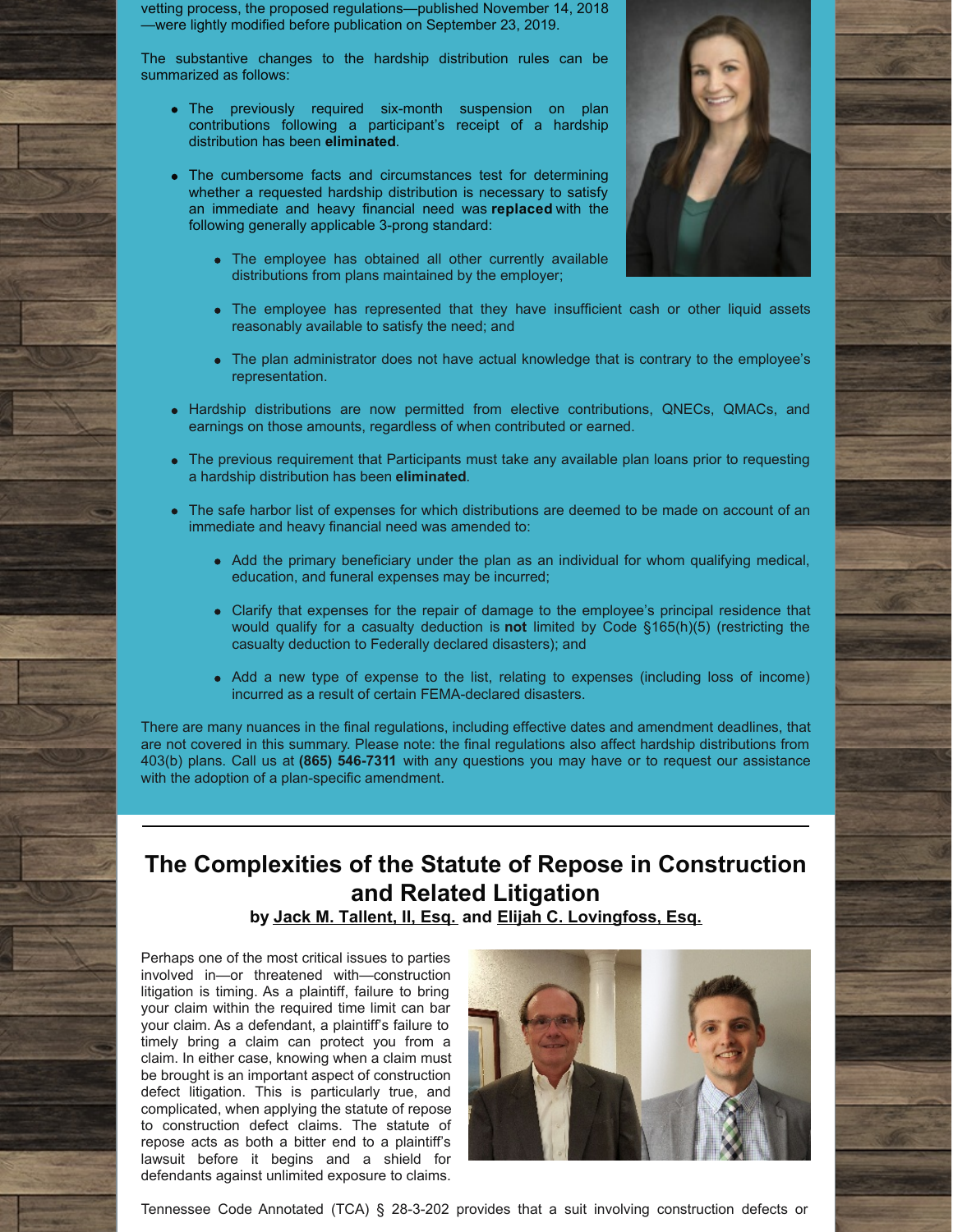injuries resulting from construction defects against "any person performing or furnishing the design, planning, supervision, observation of construction, or construction . . ." must be brought within four years of "substantial completion" of the construction. The statue of repose is not applicable to the owner or possessor of the property where the injury occurred. TCA § 28-3-202. If the personal injury or property damage occurs after the statute of repose runs, and no exception applies, then no claim may be brought against the covered construction service providers or professionals involved in the design or construction of the improvement.

Putting aside defining what "substantial completion" means, this statute seems straightforward: claims must be brought within four years of substantial completion. However, TCA § 28-3-203 provides an exception for any injuries to person or property that occurred in the fourth year after substantial completion. In those cases, the suit must be brought within one year from the date of the injury. For example, if an injury or damage occurred at three years and ten months after substantial completion, the plaintiff would have until four years and ten months after substantial completion to file suit.

The complexity does not stop there, however, because the statute also provides an exception for cases involving fraud. Specifically, the statute states that a person who committed fraud in the provision of construction services or fraudulently concealed the claim cannot use the statute of repose as a defense.

Tennessee Courts have elaborated on the application of the statute on several occasions. In*Watts v. Putnam County*, the Tennessee Supreme Court stated that because the statute of repose begins to run from substantial completion, when a defect is discovered is irrelevant to the application of the statute. In that case, the Court held that the personal injury claim, although filed within the one-year personal injury statute of limitation, was barred against those providing professional design and construction services due to the statute of repose because substantial completion had occurred more than four years before the personal injury. The Court recognized that though the result is harsh, the clear intent of the statute is to protect construction and design professionals from liability. The Court also noted that the statute was an outer limit of liability and that statutes of limitations for injuries to person and property still applied. Thus, just because a claim is filed within the statute of repose does not mean that it is within the time for other statutes of limitation. (525 S.W.2d 488, 493-94 (Tenn. 1975))

Furthermore, in *Counts Company v. Praters, Inc.* the Tennessee Court of Appeals held that the statute began to run, and continued to run, while a contractor attempted to repair defects in the construction. (392 S.W.3d 30, 86 (Tenn. CT. App. 2012)) Additionally, in *Henry v. Cherokee Construction and Supply Company, Inc.* the Tennessee Court of Appeals held that for purposes of theconcealment exception, the wrongful concealment must be of the claim rather than concealment of some defect in the original construction. (301 S.w.3d 263, 267 (Tenn. Ct. App. 2009))

The lesson taken from reading the statute and the cases is that any person or entity involved in a potential construction defect claim—or personal injury arising from construction—will need to make a prompt evaluation of the date of substantial completion as the countdown clock of the statute of repose continuously runs from that date. A plaintiff cannot rely exclusively upon the date of injury or property damage to calculate the time for asserting a legal claim.

Those persons or entities providing construction or design services for construction should likewise be familiar with the statute of repose and the exceptions which may extend it beyond four years from substantial completion. Tennessee Courts have made it clear the statute is intended to protect construction and design professionals from unlimited exposure to liability and that it will be applied.

### **In The Spotlight: Douglas J. [Toppenberg](http://www.kmfpc.com/attorneys/douglas_j_toppenberg.aspx) Meet the New [Divorce](http://www.kmfpc.com/practice_areas/divorce_and_family_law.aspx) and Family Law Practice Group Head**

#### **What are your areas of practice?**

From the beginning I have concentrated my practice in family law, including divorce, separation, child custody, support issues, adoption and juvenile law. My work is litigation oriented, although mediation and negotiations often settle these emotionally charged situations. Family law remains my primary focus, but in later years I have expanded to include trust and estate litigation, which similarly involves family disputes.

#### **Tell us about yourself and your family.**

I grew up in California, and later New England, but I have been practicing divorce and family law in Knoxville for 32 years. I attended law school at UTK, where I met my wife, and we practiced together for twenty-six years before she become an administrative law judge. Our two children spent their early years in our office, and we would sometimes meet with clients or conduct depositions with a sleeping baby by our side. Our children are now grown and gone, but hands-on

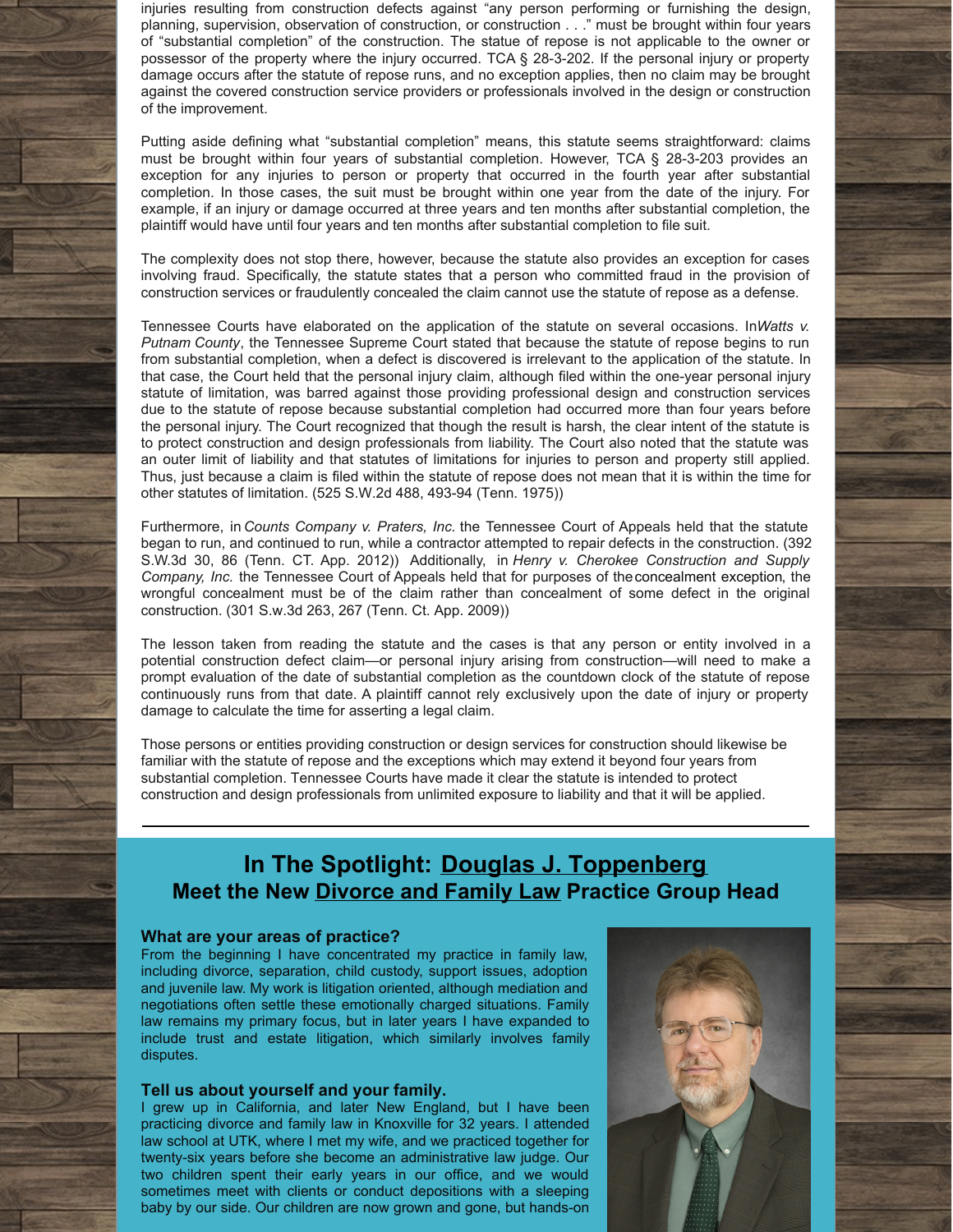parenting in those early years was its own reward.

#### **And your present circumstances?**

After the Tennessee Theatre purchased our office building earlier this year, I accepted a position at Kennerly Montgomery to head their family law division. Thankfully, I have no further management responsibilities and can devote all my energies to representing clients. My new colleagues are a great group of hard-working lawyers, and the move has been a win-win for all.

#### **What do you like about your chosen profession?**

I am energized by helping clients, and I sometimes wonder which of us benefits most. I enjoy trying lawsuits when required, and take pleasure in creatively working to resolve the circumstances each case presents. I believe the legal profession has the highest degree of integrity and commitment to justice, and I'm proud to be part of it.

#### **What are your thoughts about the practice of law in our ever-changing world?**

Like most vocations, attorneys face challenges of automation and do-it-yourself trends. The internet has made huge changes in communication, research, document preparation, and marketing for law firms, and traditional notions of what it means to be a lawyer are changing. Things that haven't—and must never—change, however, are the concepts of a personal and confidential attorney-client relationship, independent legal advice, and experienced advocacy. These can never be replaced by the production line of big box and online services.

#### **What should someone look for in a family law attorney?**

Experience, ability, communication skills, case load levels, and value for fees paid. Look for an attorney who demonstrates professional maturity and commitment, and don't rely solely on advertising pitches to make this important decision. Ask which family law lawyers have these qualities, then consult with him or her before committing to someone with whom you will be closely involved.

#### **What do you do outside the practice of law?**

I bicycle to work when weather and circumstance permits and I'm working with neighborhood groups and the City to expand the Greenway network in Knoxville. With our children through college and grad, school my wife and I have more time for traveling, reading, and involvement in community affairs. We enjoy exploring the country in our RV and look forward to perhaps trading it in for a sailboat someday.

### **Tennessee's Marital Asset Protection ("MAP") Trust by Michael R. [Crowder,](http://www.kmfpc.com/attorneys/michael_r_crowder.aspx) Esq.**

In Tennessee, when a married couple owns an asset together, they are presumed to own it as "tenants by the entirety." This type of ownership provides several advantages:

- 1. The asset automatically passes at the first spouse's death to the surviving spouse, avoiding probate.
- 2. While both spouses live, there is creditor protection as an individual spouse's creditor cannot seize that spouse's interest in assets held as tenants by the entirety. The creditor of an individual spouse's only remedy is to attach, which is to seize property to satisfy a judgment, that spouse's survivorship interest in the asset. Only a creditor of both spouses may attach the asset while both spouses are living.

Tennessee Code Annotated § 35-15-510 enables married clients to transfer property to a joint trust—the Marital Asset Protection Trust (MAP Trust)—and obtain the same asset protection as property held as tenancy by the entirety. This was previously unavailable with the use of revocable trusts.



The MAP Trust protects any assets that a married couple owned as tenants by the entirety before they were transferred to the trust, if it meets the following requirements:

- 1. Must be revocable by either spouse acting alone or both spouses acting together;
- 2. Both spouses must be permissible current beneficiaries while living;
- 3. The trust instrument, deed, or instrument of conveyance must reference the statute as applying to the property and its proceeds.

Specifically, the statute provides that while the spouses are married, the trust assets "shall have the same immunity from the claims of their separate creditors as would exist if the husband and wife had continued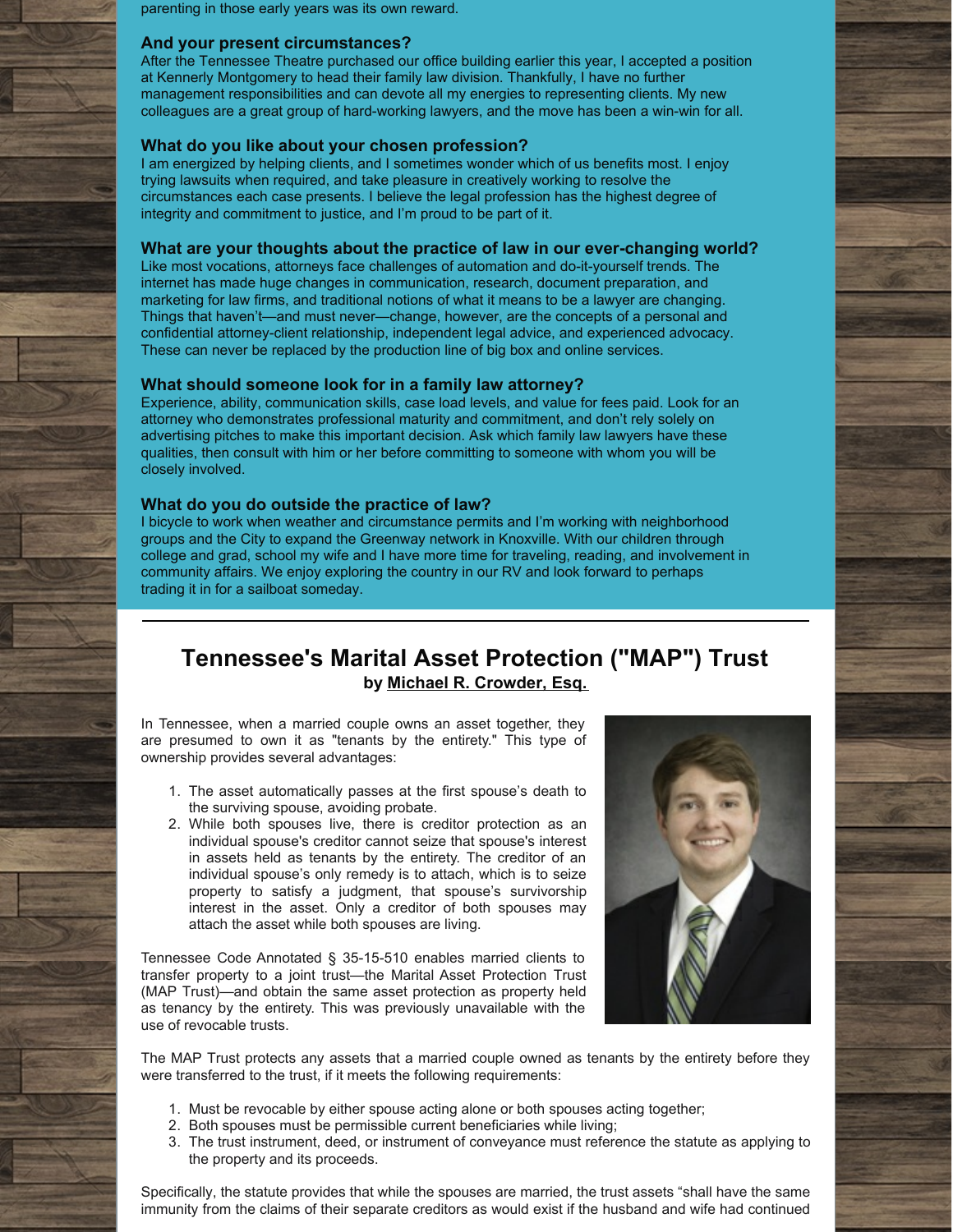to hold the property or its proceeds as tenants by the entirety." This means that even if a creditor gets a judgement on one spouse, the creditor's only remedy is to attach that spouse's survivorship rights in his or her half of the trust. Note that this protection only applies while the parties are married and does not apply to their joint creditors. For example, if both spouses have signed a bank loan, the assets will not be exempt from that bank.

The benefit of a MAP Trust over traditional tenants by the entirety ownership is that upon the first spouse's death, the assets in a MAP Trust can remain protected from creditors if left in the trust and if the surviving spouse does not have the power to unilaterally withdraw the assets from the trust. Without such a trust, the creditor protection provided by traditional tenants by the entirety ownership is lost at the first spouse's death, leaving the surviving spouse more vulnerable to creditors.

If you have any questions about Tennessee's MAP Trust, or estate planning in general, please contact us.

# **Clarifying The Tennessee Public Records Act Looking Into the Recent Scripps Media, Inc. Case by Zack R. [Gardner,](http://www.kmfpc.com/attorneys/zack_r_gardner.aspx) Esq.**

On June 15, 2018, Kim Locke, wife of former acting Tennessee Bureau of Investigation (TBI) Director Jason Locke sent emails to then-Governor Bill Haslam asserting that her husband was having an affair with a Tennessee Department of Mental Health and Substance Abuse Services (TDMHSAS) employee, Sejal West and were doing so on State time.

Between June 15 and June 18, 2018, Gov. Haslam asked the Tennessee Department of Safety and Homeland Security and the State Comptroller's Office to investigate. Also on June 18, the District Attorney General for the 20<sup>th</sup> Judicial District announced he was joining the investigation.

Ms. Locke also contacted journalist Phil Williams, an employee of Scripps Media Inc. Mr. Williams began investigating the matter, submitting several requests for public records, including all travel reimbursement and per diem requests submitted by Mr. Locke; transaction summaries for any credit cards or p-cards assigned to Mr. Locke; all logs of phone calls made on Mr. Locke's state-assigned mobile phones since November 2016; Mr.



Locke's electronic calendar beginning in November, 2016; and any text messages or emails between Mr. Locke and Ms. West. Mr. Williams submitted a similar request to TDMHSAS regarding Ms. West as well as information related to her personnel file and job status.

On June 22, 2018, the State refused to disclose the records, citing an ongoing criminal investigation. In response, Scripps filed a Petition for Access in the Trial Court pursuant to the Tennessee Public Records Act (TPRA), specifically citing Tenn. Code Ann. § 10-7-503(a)(2)(A):

All state, county and municipal records shall, at all times during business hours, [...], be open for personal inspection by any citizen of this state, and those in charge of the records shall not refuse such right of *inspection to any citizen, unless otherwise provided by state law. Tenn. Code Ann. § 10-7-503(a)(2)(A) (Supp. 2018).*

In September 2018, the State finished its investigation and released the requested documents. The Trial Court, after finding the public interest exception to the Mootness Doctrine applicable, ruled the records were exempt from disclosure. The Trial Court stated that, even though the requested records were of the type described in Tenn. Code Ann. § 10-7-503(a)(2)(A), they became investigative records not subject to the TPRA under the "unless otherwise provided by state law" clause and, therefore, were governed by Tenn. R. Crim. P. 16, which exempted the records from TPRA requests for disclosure.

On appeal from the Trial Court, the Tennessee Court of Appeals affirmed, in part, and overruled, in part, the Trial Court, finding that the public interest exception applied, but that the records in question were not exempt from TPRA. The Court of Appeals reasoned that the records were created in the ordinary course of business and not as part of an ongoing criminal investigation. The Court stated, "Indeed, these records were accessible [via the TPRA] from their inception. That they were later relevant to a criminal investigation did not alter either their nature or where they are kept." The Court also distinguished this case from *Tennessean v. Metro. Gov't of Nashville*, which involved the request of records created by a *private* entity, Vanderbilt University, which subsequently became relevant to a criminal investigation.

Of interest, the Court of Appeals also dismissed Scripps Media Inc. from the complaint as it lacked standing as a non-citizen of Tennessee, and its employee, Mr. Williams, remained as the sole appellant in the case.

Ultimately this decision affirms the ability of citizens of the State of Tennessee, including journalists, to